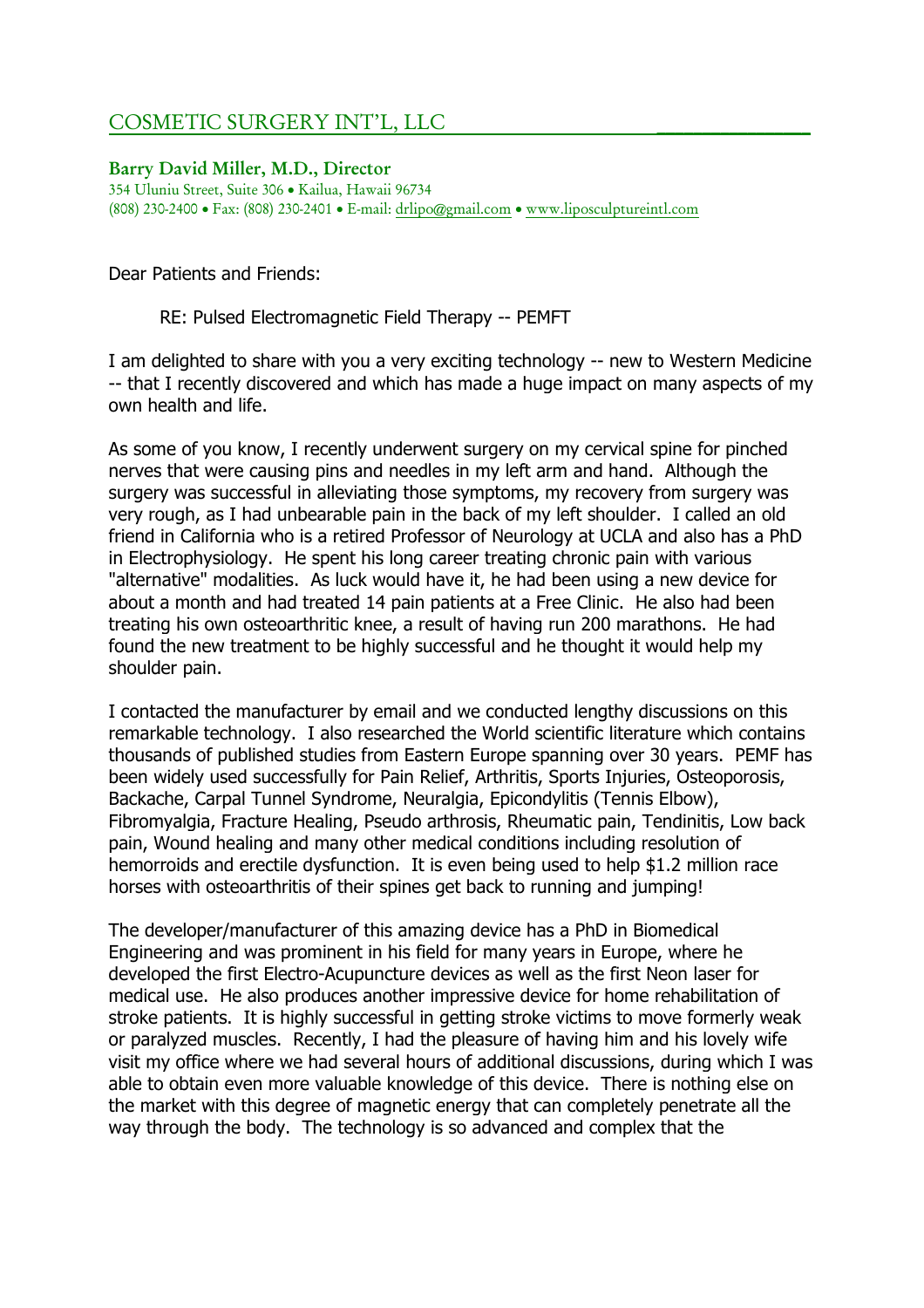## COSMETIC SURGERY INT'L, LLC \_\_\_\_\_\_\_\_\_\_\_\_\_\_\_\_\_

#### Barry David Miller, M.D., Director

354 Uluniu Street, Suite 306 • Kailua, Hawaii 96734 (808) 230-2400 • Fax: (808) 230-2401 • E-mail: drlipo@gmail.com • www.liposculptureintl.com

manufacturer had no fear of competitors reverse engineering the device. It would be far too costly and time consuming to make it worth their while.

After doing my due diligence and being convinced of the validity of the technology, I ordered a unit and started using it twice a day. Using it means simply lying on a treatment pad twice a day for 30 minutes and letting the powerful electromagnetic energy penetrate your body completely, altering the cellular membranes to improve blood flow and oxygenation of all cells. Remember, the entire body is controlled by electrical activity at the cellular level. When using this device, there is no sound, no vibration and virtually no sense of anything happening, other than a slight warmth and a sense of well being and relaxation. In fact, it is nearly impossible to stay awake during treatment. I always fall asleep flat on my back, which I have never been able to do before. So how does one know if the device is doing anything at all? Good question! Other than the lighted digital display and countdown timer, there is a simple and VERY clear way to know that the powerful electromagnetic energy is pulsing all the way through your body. If you take a magnet in your hand and hold it above your body, you will feel the magnet vibrate from the energy that has passed completely through your body! If you hold the magnet near your ear, you will HEAR the magnet vibrate with sounds very similar to an MRI machine!

Well, what good is all this pulsing magnetic energy doing while permeating your body? Let me tell you my personal experience:

- I immediately had decreased pain in my shoulder.
- The scar on the back of my neck from the recent surgery was very lumpy due to the sutures under the skin, and the scar itself was wide and unsightly. Within one week, all the lumps were nearly gone and the scar looked much better.
- I now fall asleep quickly and sleep much better without the use of any sleeping pills.
- After two months, pain and stiffness in my upper and lower back are MARKEDLY improved and I feel comfortable even after performing strenuous surgery lasting many hours. If I miss a treatment, I can feel a tremendous difference and I again have discomfort.
- Perhaps most remarkably, my chronic lung disease has improved dramatically. I am no longer short of breath and the measured oxygen in my blood has increased! My pulmonary specialist is very impressed, as this type of lung problem NEVER improves -- it only gets worse.
- A large lipoma (fatty tumor) on my back has nearly disappeared
- And did I mention libido? Trust me, it is great!